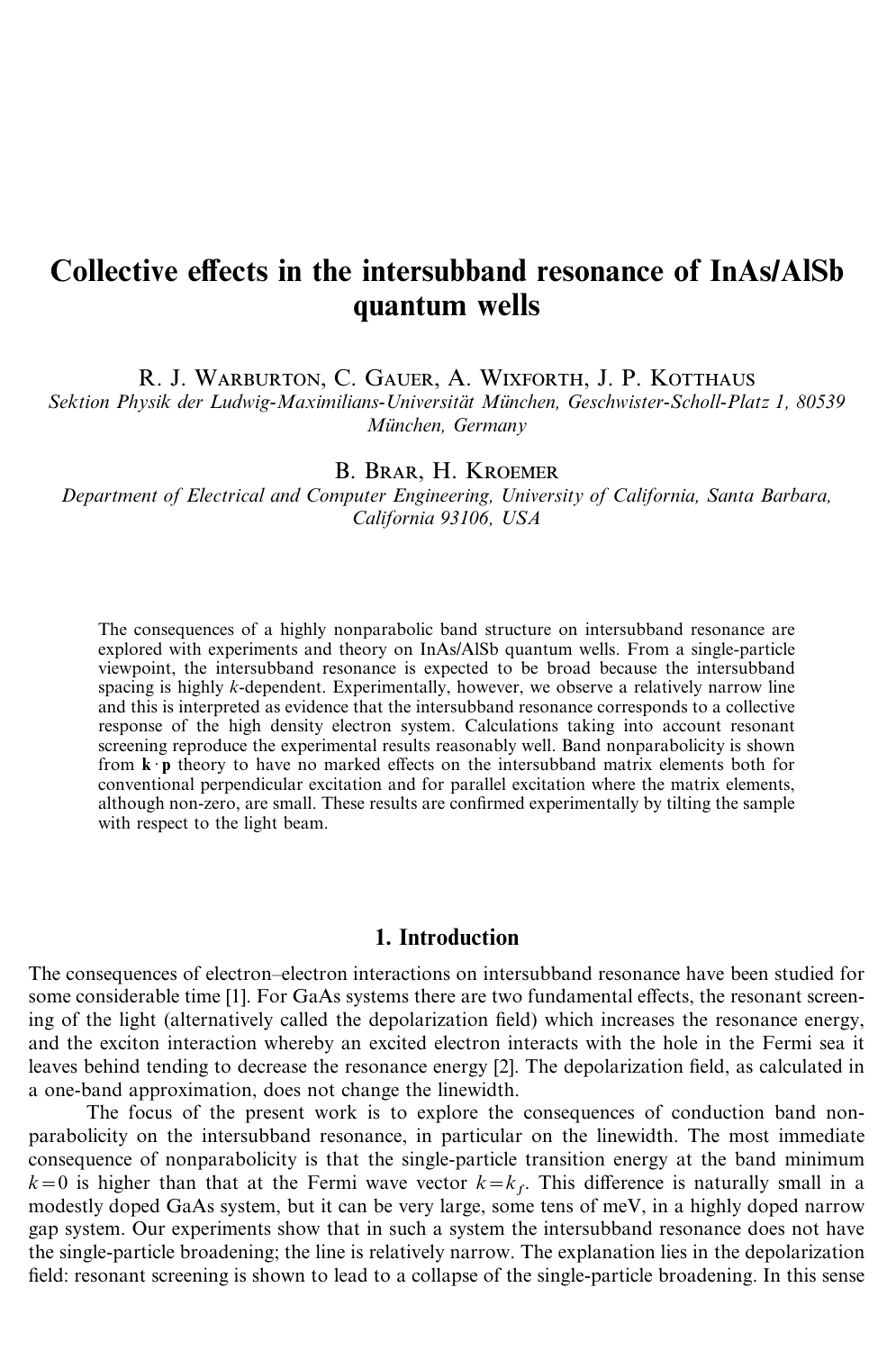

Fig. 1. Experimental spectra of InAs/AlSb multi-quantum wells taken in the Brewster angle geometry at 4 K. The inset shows absorption against incident angle, and the line is  $E_z^2 \propto \cos^2 \theta / \sin \theta$  where  $\theta$  is the angle to the normal in the sample.

the resonance we measure is a collective effect. The results are not complicated by the exciton because it is relatively unimportant in a narrow band system where the effective mass, and hence density of states, is small.

Results are presented here on InAs/AlSb quantum wells which are highly suited to the present study for three reasons. First, InAs is a narrow gap semiconductor and as such has a highly nonparabolic conduction band dispersion. Secondly, the quantum well barriers are very high so that very high carrier densities can be achieved, up to  $5 \times 10^{12}$  cm<sup>-2</sup>, and hence very high Fermi wave vectors. Finally, with MBE growth samples of very high quality are available so that the inhomogeneous broadening is minimized. The linewidth is first considered and shown to be narrow in relation to the single-particle broadening. Calculations of resonant screening are then shown to account for the experimental data reasonably well. Finally, the influence of nonparabolicity on the intersubband matrix elements is also considered. This has been a somewhat controversial subject recently, with several groups claiming either from theory [3–5] or from experiment [6–9] that nonparabolicity allows the intersubband resonance to be excited with in-plane polarization. This goes against conventional wisdom which asserts that the polarization must lie perpendicular to the quantum well plane, i.e. along the direction of confinement. We argue against a strong excitation of intersubband resonance with in-plane polarization, and this is confirmed with experiments on our InAs quantum wells by progressively tilting the sample with respect to the light beam.

## 2. Techniques

#### 2.1 Experiments

We present intersubband resonance on two InAs/AlSb multi-quantum well samples grown by MBE. The samples have 20 wells, with thicknesses 100 and 150  $\AA$ , and carrier concentrations  $N_s$  of 3.0 and The samples have 20 wells, with thicknesses 100 and 150 Å, and carrier concentrations  $N_s$  of 3.0 and  $2.5 \times 10^{12}$  cm<sup>-2</sup>, respectively. We excited intersubband resonance by holding the sample close to the Brewster angle which gives a small component of electric field in the growth direction. The advantage

366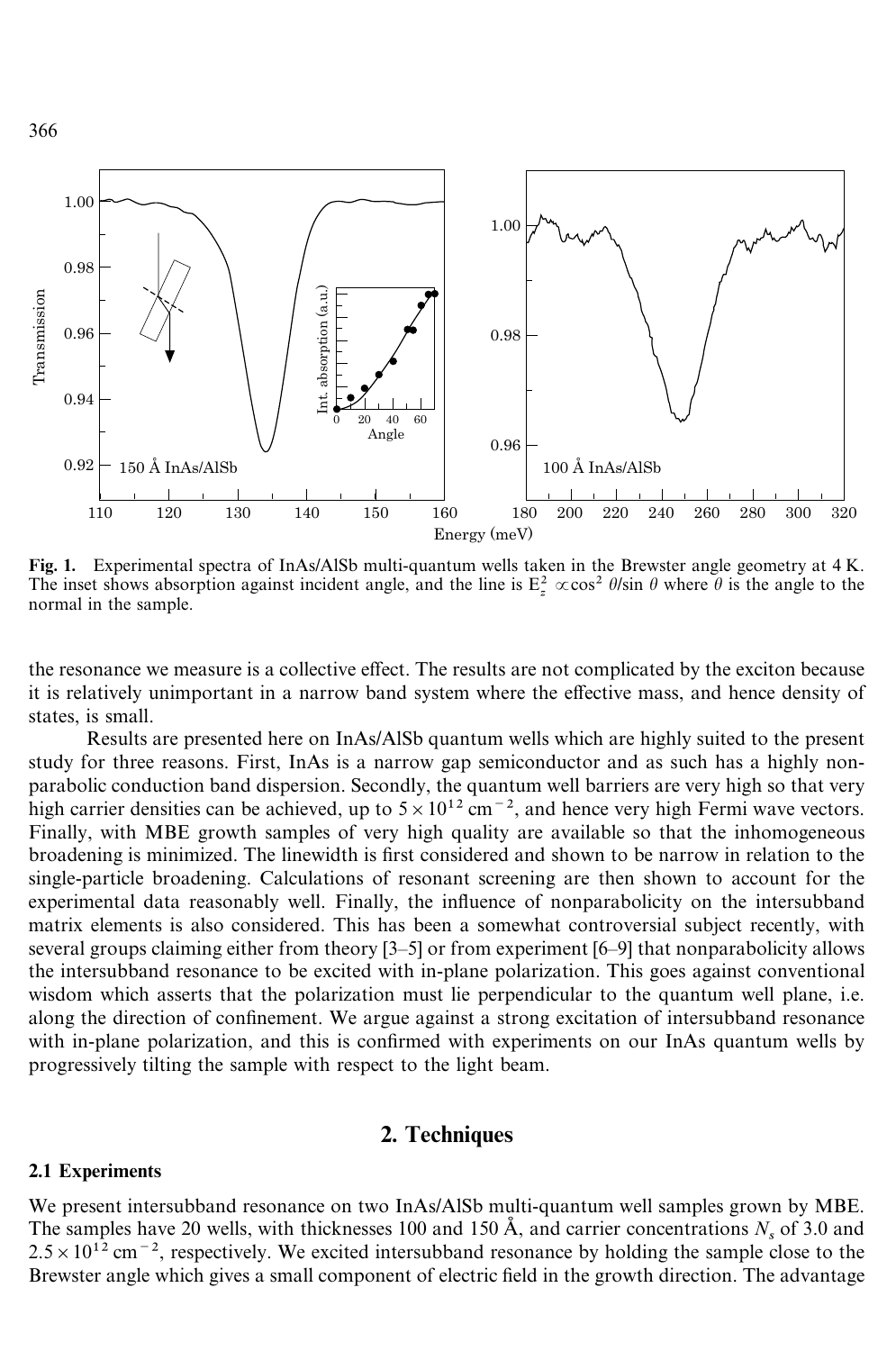of this method is that it is possible to estimate the electric field in the sample and also to change it controllably simply by tilting the sample. Spectroscopy was carried out with a Fourier transform spectrometer with the samples either at  $4 K$  or at room temperature and reference spectra were taken either from a substrate or from another InAs/AlSb sample. Spectra for the two samples are shown in Fig. 1 with resonances corresponding to wavelengths of about 5 and 9  $\mu$ m. The resonances are reasonably symmetric in shape, somewhere in between Gaussian and Lorentzian in form, and narrow, the full width at half maximum (FWHM) for the 150 Å sample is 6.6 meV for instance. We also recorded spectra with the sample perpendicular to the light beam but we observed no resonances in this geometry. Finally, we measured the absorption strength as a function of incident angle at room temperature (where we have good control of polarization and angle); these results will be discussed below.

#### 2.2 Band structure

We have accounted for band nonparabolicity in the InAs conduction band with  $\mathbf{k} \cdot \mathbf{p}$  theory in which the wave function is expanded as

$$
\psi(\mathbf{r}) = \sum_{i} \exp(i\mathbf{k}_{\parallel} \cdot \mathbf{r}_{\parallel}) \phi_i(z) |i\rangle \tag{1}
$$

where the  $|i\rangle$  are the Bloch functions, varying rapidly on the atomic scale, the  $\phi_i$  are the envelope functions, varying on the scale of the quantum well potential, and  $\exp(i\mathbf{k}_{\parallel} \cdot \mathbf{r}_{\parallel})$  simply expresses plane wave motion in the plane. The growth direction is taken to be *z* and we consider just the *x* direction in the plane. The  $\phi_i$ s are related to each other by an effective Hamiltonian where off-diagonal matrix elements imply coupling between the *s*- and *p*-like Bloch functions. We have taken the Kane [10] form of the Hamiltonian which reproduces conduction band nonparabolicity accurately, as can be judged from cyclotron resonance experiments [11].

The solutions are either  $s \uparrow$  or  $s \downarrow$  but with admixtures of *p*-like valence band states. The energy eigenvalues can be determined by setting one of the  $s$ -state  $\phi$ s to zero and systematically eliminating all the other components. We then find that the  $\mathbf{k} \cdot \mathbf{p}$  theory yields a simple Schrödinger equation

$$
\left(-\frac{\hbar^2}{2m^*m_0}k_x^2 - k_z \frac{\hbar^2}{2m^*m_0}k_z + E_g(z) - \delta(z)\right)\phi_1 = E\phi_1,\tag{2}
$$

but with a position and energy dependent mass:

$$
\frac{1}{m^*(z,E)} = \frac{E_p}{3} \left( \frac{2}{E + \delta(z)} + \frac{1}{E + \Delta(z) + \delta(z)} \right). \tag{3}
$$

 $E, E_q, \Delta, E_p$ , and  $\delta$  are the energy, fundamental band gap, spin-orbit splitting, Kane energy, and valence band offset, respectively.

The boundary conditions to eqn (2) were taken to be that  $\phi_1$  and  $1/m^* \partial \phi_1 / \partial z$  are continuous at The boundary conditions to eqn (2) were taken to be that  $\varphi_1$  and  $1m$   $\varphi_1$   $\varphi_2$  are continuous at each interface. We also explored the case when  $\varphi_1 \rightarrow 0$  at the interfaces, strictly appropriate for an infinit high potential well. Furthermore, we also solved eqn 2 when the effective masses are taken to be energy high potential well. Furthermore, we also solved eqn 2 when the effective masses are taken to be energy independent, 0.023 for the well and 0.117 for the barrier, to compare multi-band and one-band models.

The solutions for a 150  $\AA$  quantum well, using the parameters as listed in Table 1, are shown in Fig. 2. The importance of nonparabolicity is immediately apparent in that the energies are far from quadratically dependent on subband index and in that the dispersions as a function of  $k_x$  are obviously nonparabolic even at moderate *k* x.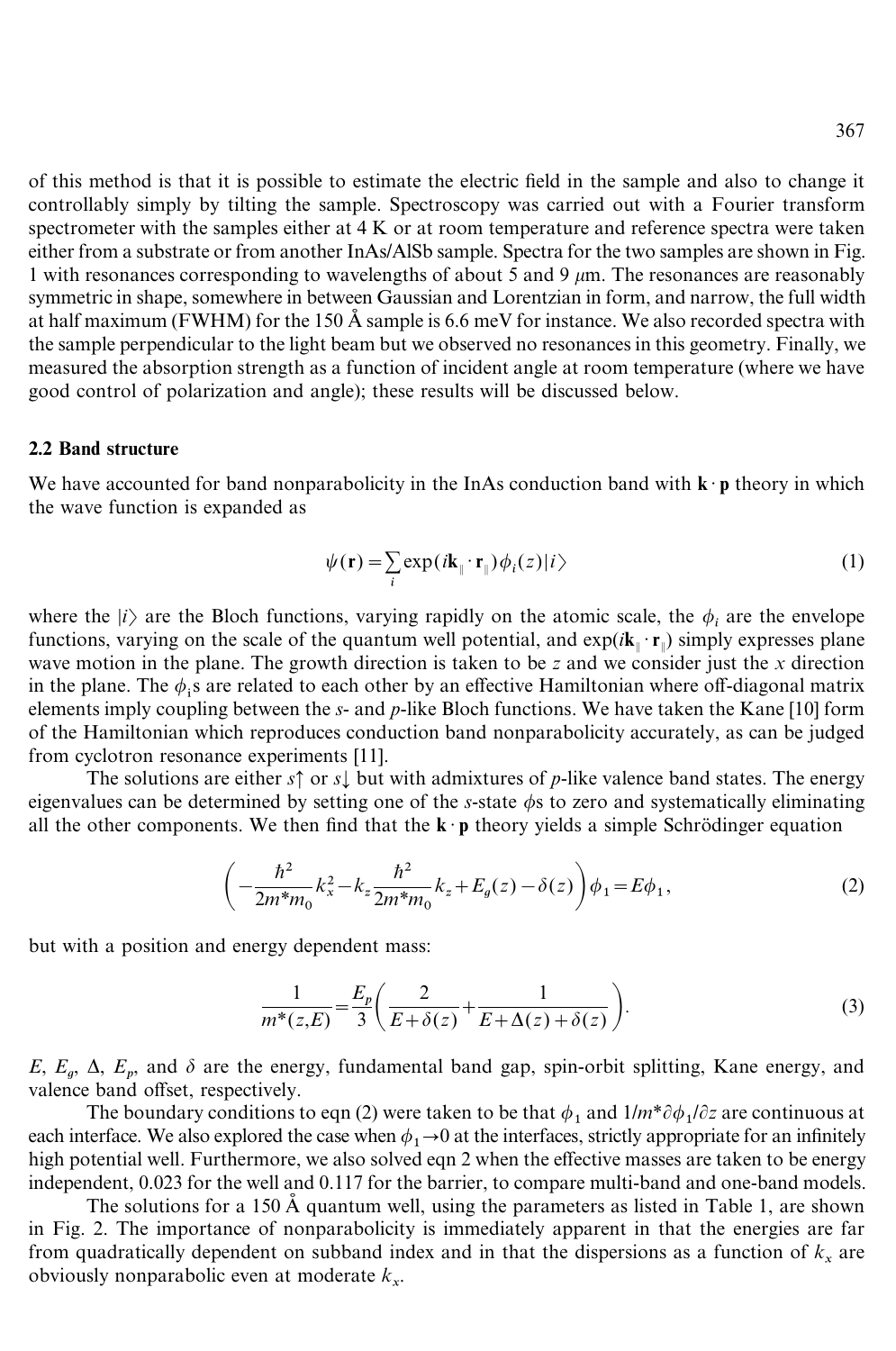

Fig. 2. A, The subband confinement energies, and B, the intersubband energies for a 150  $\AA$  InAs/AlSb quantum well.

# 3. The linewidth

One obvious effect of nonparabolicity is that the intersubband energy at  $k = k_f$  is considerably smaller One obvious effect of nonparabolicity is that the intersubband energy at  $k = k_f$  is considerably smaller than that at  $k = 0$ ; for a 150 Å well we have 104.4 and 122.9 meV for a density  $N_s = 1 \times 10^{12}$  cm<sup>-2</sup>. Nevertheless, the experimental spectrum is narrow on this energy scale. The explanation lies in the collective effects which obscure the single-particle spectrum.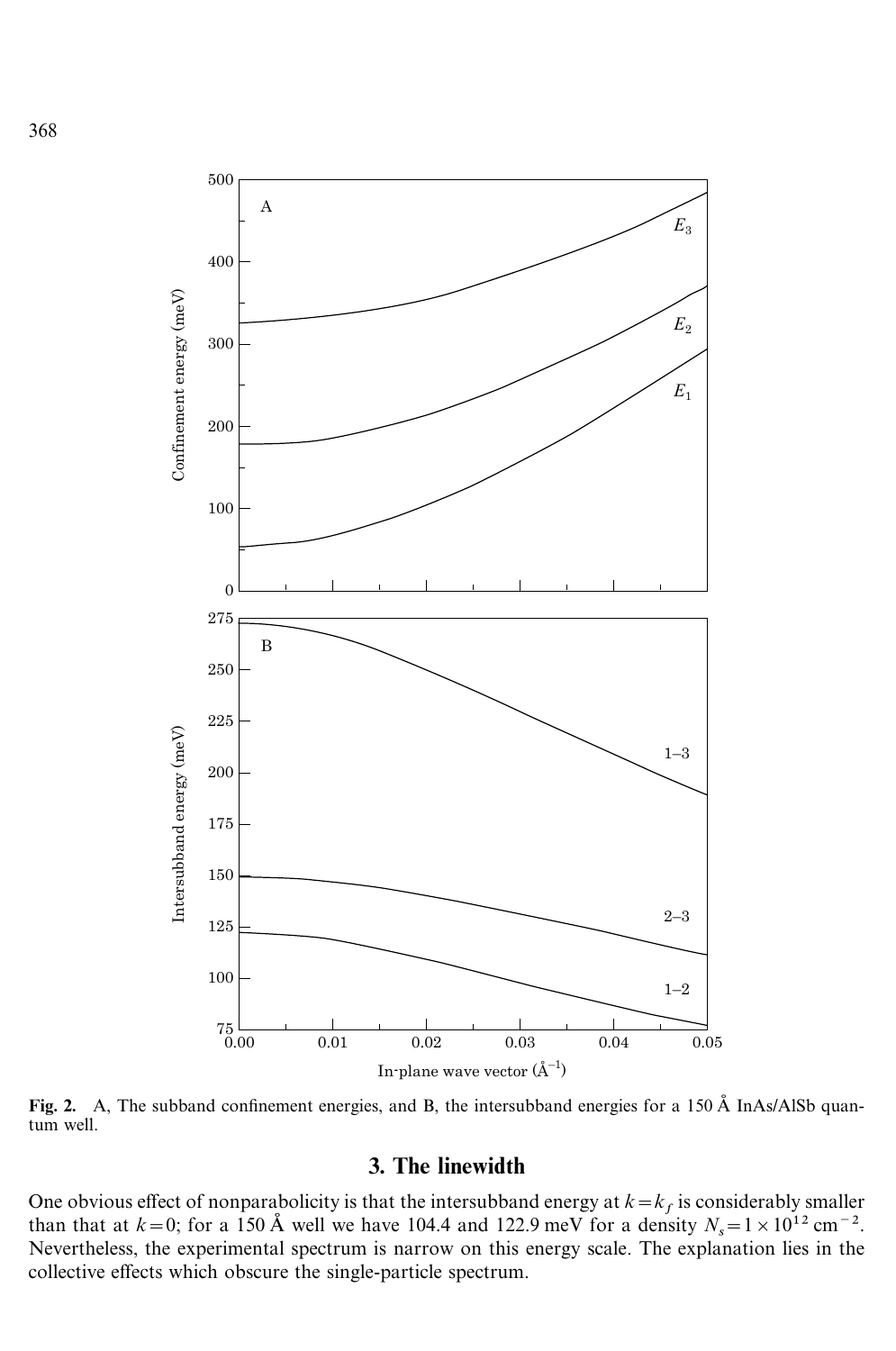|                             | <b>InAs</b>  | AlSh     |
|-----------------------------|--------------|----------|
| $E_g$ (eV)<br>$\Delta$ (eV) | 0.418        | 2.32     |
|                             | 0.38<br>21.5 | 0.75     |
| $E_p$ (eV)<br>$\delta$ (eV) | 0.0          | $-0.198$ |
| $\varepsilon_{\text{r}}$    | 12.25        |          |

Table 1: The parameters used in the calculations for InAs/AlSb structures

It is well known that screening of the light field by a high density electron gas leads to an up-shift in the energy of the intersubband transition. In a one-band approximation [12], the lineshape is unaltered but the absorption occurs at an energy  $\tilde{E}$  where

$$
\tilde{E}^2 = E_{12}^2 + E_{pl}^2 \tag{4}
$$

 $E_{nl}$  is a plasma energy given by

$$
E_{pl}^2 = \frac{2e^2 N_s SE_{12}}{\varepsilon_o \varepsilon_r} \tag{5}
$$

and *S* is the depolarization integral

$$
S = \int_{-\infty}^{\infty} \left[ \int_{-\infty}^{z} \phi_2(z') \phi_1(z') dz' \right]^2 dz
$$
 (6)

What is less well known, however, is that the depolarization effect leads to a line-narrowing for a nonparabolic system [13].

To incorporate the depolarization effect into our theory we have extended the original timedependent perturbation theory of Allen *et al.* [12] to cope with the multi-component wave function. For the real part of the conductivity we arrive at

$$
\Re(\sigma_{zz}) = \frac{2e^2}{\hbar} \frac{N_s \langle z_{12} \rangle^2 E}{E_{12}(0)} \mathfrak{F}\left(\frac{G(E)}{1 + \frac{E_{pl}^2}{E_{12}(0)^2} G(E)}\right) \tag{7}
$$

with

$$
G(E) = \frac{1}{\pi N_s} \int_0^{k_f} \frac{k E_{12}(0)^2}{E_{12}(k)^2 - E^2 - iE\Gamma} dk
$$
 (8)

in agreement with Załużny [13]. In these equations,  $E$  is the light energy, and  $\Gamma$  is an energy broadening of the levels. For an infinitely high quantum well in a one-band model the *S*-integral can be calculated analytically as  $S = \frac{5L}{9\pi^2}$ , 8.44 Å for  $L = 150$  Å. A calculation of *S* using the multi-component wave functions yields the remarkably similar 8.49 Å, and furthermore exhibits practically no  $k_x$ -dependence. We plot the lineshape for *S* = 0 (i.e. without the depolarization) and for *S* ≠ 0 for  $\Gamma$  = 1 *k* xand 5 meV in Fig. 3. The  $\Gamma = 1$  meV traces make it clear that the main peak in  $\Re(\sigma_{zz})$  has a width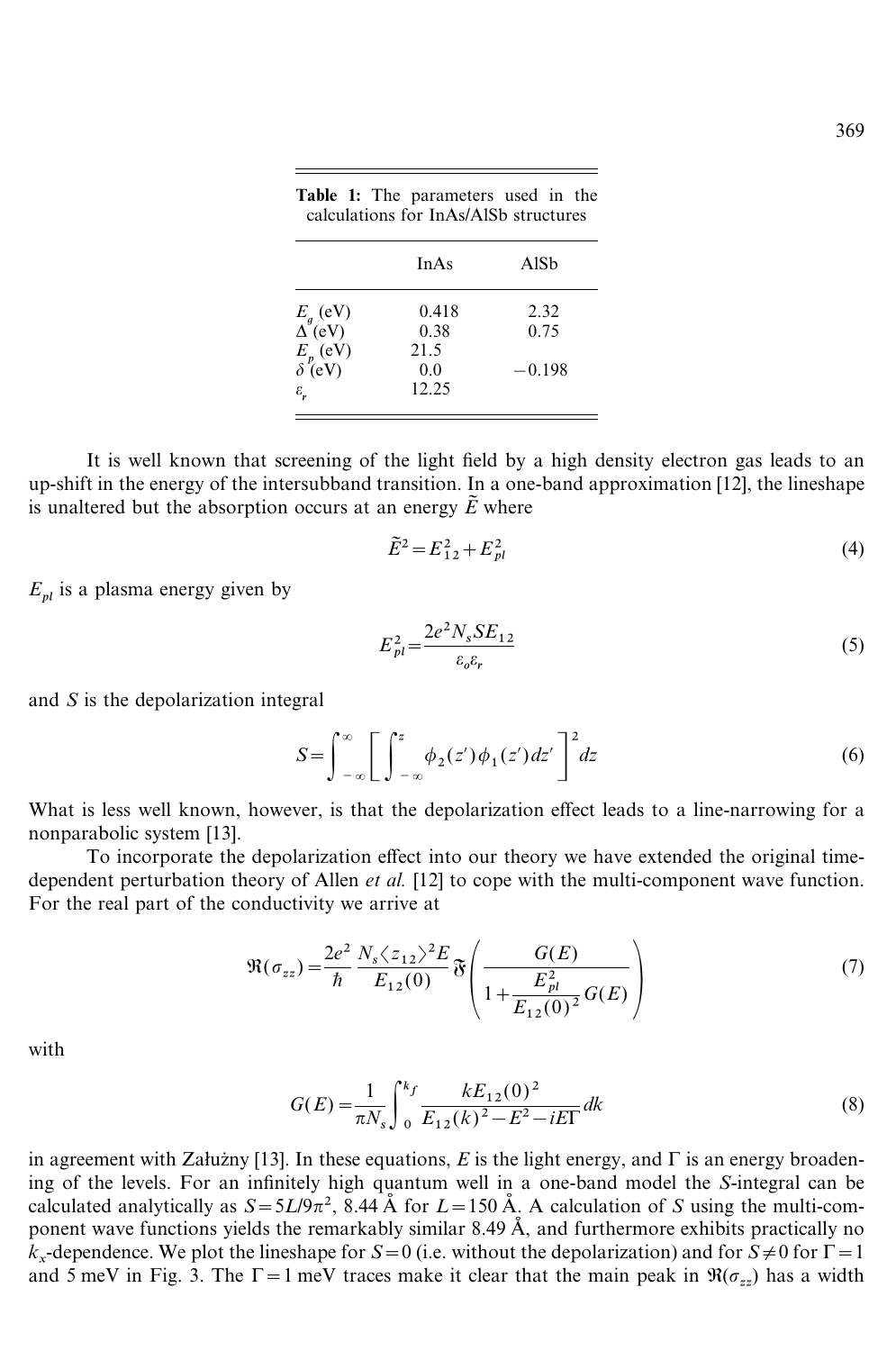

Fig. 3. The calculated real part of the conductivity for a 150  $\AA$  quantum well with carrier concentration  $1 \times 10^{12}$  cm<sup>-2</sup>. *S*=0 (dotted lines) neglects the depolarization field; *S* $\neq$ 0 (solid lines) includes it, and results are given for values of the broadening parameter  $\Gamma$ , 1 and 5 meV.

determined not by the spread of the function  $G(E)$  but simply by the line broadening  $\Gamma$ . Additionally, there is a weak absorption in the one-particle energy range, which evolves into a low energy tail at higher  $\Gamma$ . The integrated absorption is the same in both cases.

The experimental data of Fig. 1 for the 150  $\AA$  well verify that the depolarization field is playing an important role in that the linewidth is considerably narrower than the single-particle broadening. In fact, this broadening has been experimentally observed by exciting the intersubband resonance with an in-plane magnetic field which, in conjunction with crystal inversion-asymmetry, excites a spin-flip transition which is not influenced by the depolarization field [14]. Furthermore, the energy of the resonance, 134 meV, is substantially higher than even the calculated  $k=0$  gap and this is also a consequence of the depolarization field as can be confirmed with the parallel magnetic field experiment.

The theory, essentially the random phase approximation (RPA), describes the experimental lineshape reasonably well. However, the experimental lineshape is not exactly Lorentzian and we have not seen any evidence for a low energy tail and these may be indications that terms beyond the RPA are influencing the resonance to some extent.

Another example of a broad single-particle spectrum is the absorption between the first two minibands in a superlattice. Simply from the Kronig-Penney dispersion it is clear that the transition energy at the minizone centre is larger than that at the minizone edge. Calculations for such a case have been performed [15,16] (also in the RPA) and yield spectra remarkably similar to those of Fig. 3; namely, there is a strong peak corresponding to a collective mode, termed an interminiband plasmon in Zhang *et al.* [15], and a broad response at lower energies corresponding to the singleparticle transitions. As the miniband widths decrease the single-particle transitions gradually disappear so that ultimately all the oscillator strength resides in the depolarization shifted intersubband resonance. To the best of our knowledge, an interminiband plasmon has not been observed experimentally; instead, experiments seem to have been carried out in the other limit when the miniband widths are very large and single-particle effects dominate [17]. The general point would appear to be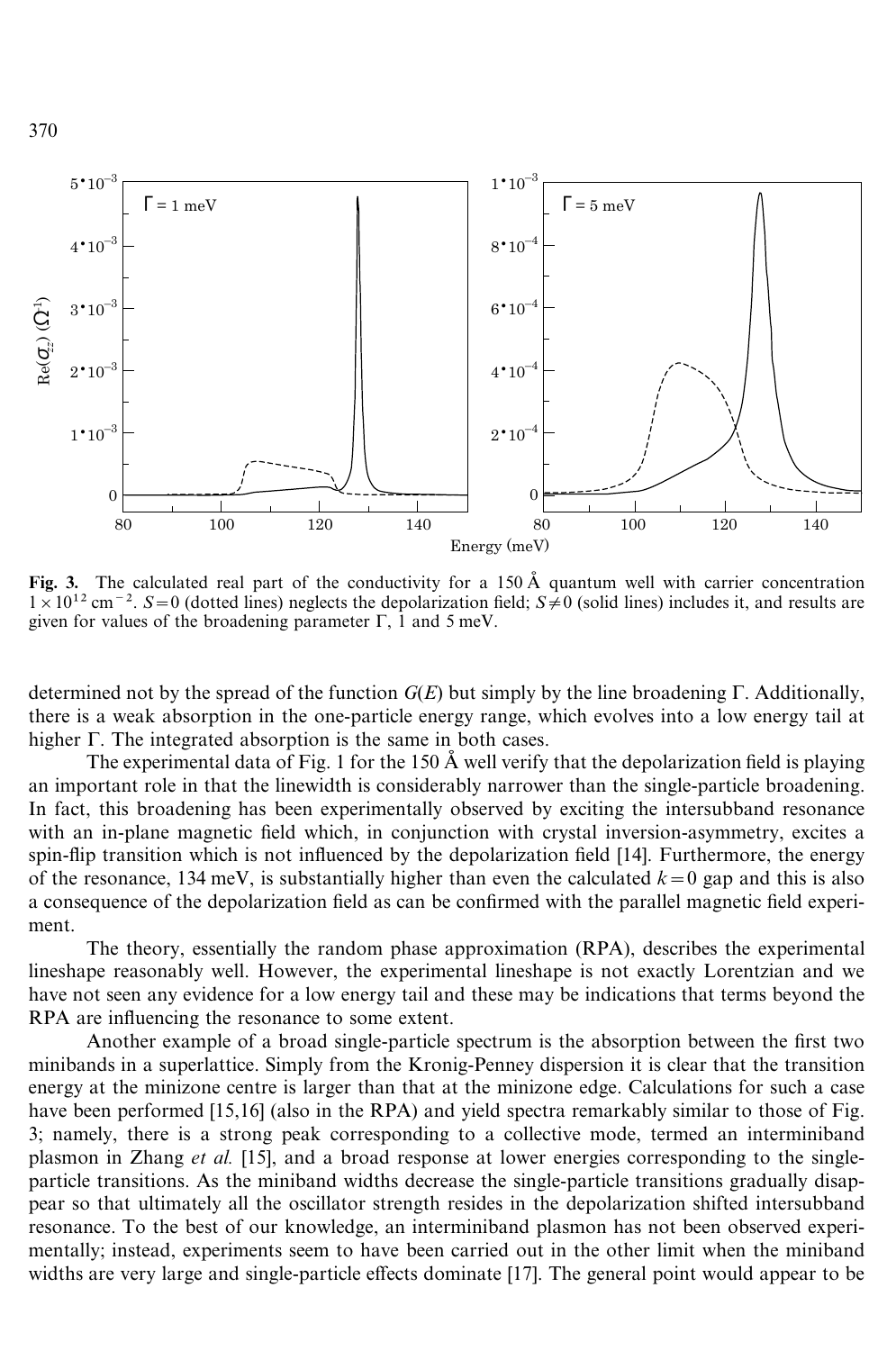that when the plasma energy is comparable to the energy gaps in the system a collective mode can be expected.

# 4. Energy and matrix elements

The energy of the intersubband resonance is clearly influenced by nonparabolicity: at  $k=0$  for instance the single-particle 1–2 energy is 122.9 (141.9) meV with (without) nonparabolicity. However, in order to make detailed comparisons with the experiments we have the peculiarity that for the 150 Å well we do not observe the 2–3 transition although the carrier concentration is high enough for the second subband to be occupied. Assuming that the Fermi level lies just below the second for the second subband to be occupied. Assuming that the Fermi level lies just below the second subband  $(N_s=1.8\times10^{12} \text{ cm}^{-2})$  we calculated a depolarization-shifted energy of 132.7 meV which is in good agreement with the experiments. For the  $100 \text{ Å}$  well, the second subband cannot conceivably be occupied but our theory predicts 213 meV against the measured 248. The origin of this discrepancy is not clear, but we note that the alternative boundary conditions ( $\phi \rightarrow 0$ ) give much better agreement, to within  $\sim$  10 meV. More experiments on narrow wells are required to resolve this point.

The absorption *A* is related to the conductivity by

$$
A = \frac{\Re(\sigma_{zz})}{\varepsilon_o c \sqrt{\varepsilon_r}}\tag{9}
$$

and so is proportional to  $\langle z_{12} \rangle^2$ . From the measured absorption we estimate  $\langle z_{12} \rangle = 28 \pm 5$  and  $23+4$ Å for the 150 and 100 Å samples, respectively. Exciting the intersubband resonance with an in-plane magnetic field gave 25.0  $\AA$  for the 150  $\AA$  well, and this is a more accurate method as it does not require a detailed knowledge of the electric field distribution in the sample [18].

In order to compute the matrix elements and therefore also selection rules we make the standard separation of the electric dipole integral [19]. The general point is that, in every case, transitions are allowed by interactions of the *s*-like component in one state with the *p*-like component in the other. In this sense, intersubband transitions are not fundamentally different from interband transitions [20]. A selection rule exists for a symmetric confining potential, namely that 1–2 excited with  $x(z)$  polarization is spin flip (conserving) [3], but this gives no indication of the magnitudes of the matrix elements. In order to estimate the matrix elements we have taken  $k_x = 0$  and assumed that the vast majority of the wave function lies in the well. For  $M_{12}^z = \langle \psi^1 | k_z | \psi^2 \rangle$  the four integrals add and we have

$$
\frac{E_p}{6} \left[ \frac{2}{E_1} + \frac{2}{E_2} + \frac{1}{E_1 + \Delta} + \frac{1}{E_2 + \Delta} \right] I
$$
\n(10)

with  $I = \int (\phi_1^{E_1})^* k_z \phi_1^{E_2} dz$ . This has essentially the same form as the one-band result, but with a mass with  $I = \int (\varphi_1)^2 \kappa_z \varphi_1 dz$ . This has essentially the same form as the one-band result, but with a mass<br>very different from the band edge value. For  $M_{12}^*$  however, the signs are different such that we have an interference

$$
\frac{E_p}{6} \left[ \frac{-1}{E_1} + \frac{1}{E_2} + \frac{1}{E_1 + \Delta} - \frac{1}{E_2 + \Delta} \right] I \tag{11}
$$

The ratio  $M_{12}^x/M_{12}^z$  is then small. In the limit that the confinement energies are small compared to the band gap, and writing  $E_2 - E_1 = E_{12}$ , we find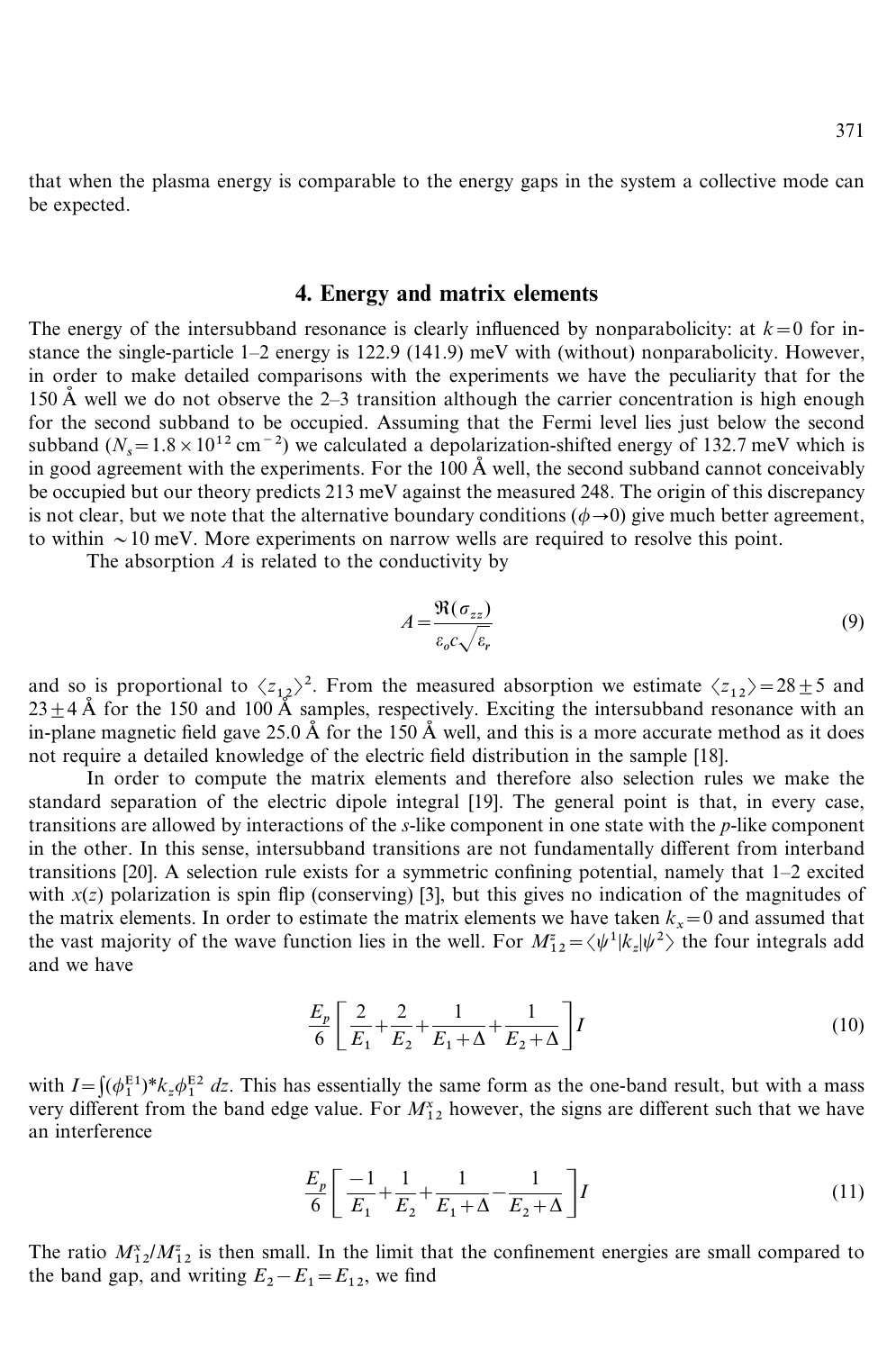

Fig. 4. A,  $|M_i^{x(z)}|^2 = |\langle \psi_i | k_{x(z)} | \psi_j \rangle|^2$  (*z* solid lines and *x* dotted lines), and B,  $\langle z_{ij} \rangle = |\langle \psi_i | z | \psi_j \rangle|$  as a function of the in-plane wave vector  $k_x$  for a 150 Å InAs/AlSb quantum well.

$$
\left| \frac{M_{12}^*}{M_{12}^z} \right| \simeq \frac{E_{12} \Delta (2E_g + \Delta)}{2E_g (E_g + \Delta)(3E_g + 2\Delta)} \tag{12}
$$

which gives approximately  $|M_{12}^x M_{12}^z|^2 = 1 - 2_x: 1 - 2_z \approx 0.1\%$  for an InAs/AlSb quantum well with which gives approximately  $|M_{12}, M_{12}| = 1 - 2_x$ ,  $1 - 2_z \approx 0.176$  for an interstance quantum went<br>  $E_{12} \approx 100$  meV. Note that when  $\Delta = 0$  the quantum interference is complete such that  $M_{12}^x = 0$ .

Exact numerical results for a 150 Å InAs/AlSb quantum well are shown in Fig. 4. Both  $M_{12}^x$ <br>
<sup>2</sup> Assesses with increasing *L*, as entirelly inseting to the set wind in Fig. 4. Both  $M_{12}^x$ Exact numerical results for a 150 Å films/Also quantum wen are shown in Fig. 4. Both  $M_{12}^2$ <br>and  $M_{12}^2$  decrease with increasing  $k_x$  as optically-inactive states are mixed in. Fig. 4 shows also  $M_{13}^x$ and  $M_{12}$  decrease with increasing  $k_x$  as optically-mactive states are finxed in. Fig. 4 shows also  $M_{13}$ <br>and it is seen to be small, and actually zero at  $k_x = 0$ ;  $M_{13}^z$  is negligibly small. We are thus in and it is seen to be sman, and actually zero at  $k_x = 0$ ,  $M_{13}$  is negligibly sman. We are thus in agreement with Yang *et al.* [3] that  $M_{13}^x \gg M_{13}^z$  but this is a somewhat specious comparison as  $M_{13}^x \ll M_{12}^z$ .

Figure 4 also shows the spatial matrix element  $\langle z_{12} \rangle = |\langle \psi_1 | z | \psi_2 \rangle|$  which can be quite generally derived from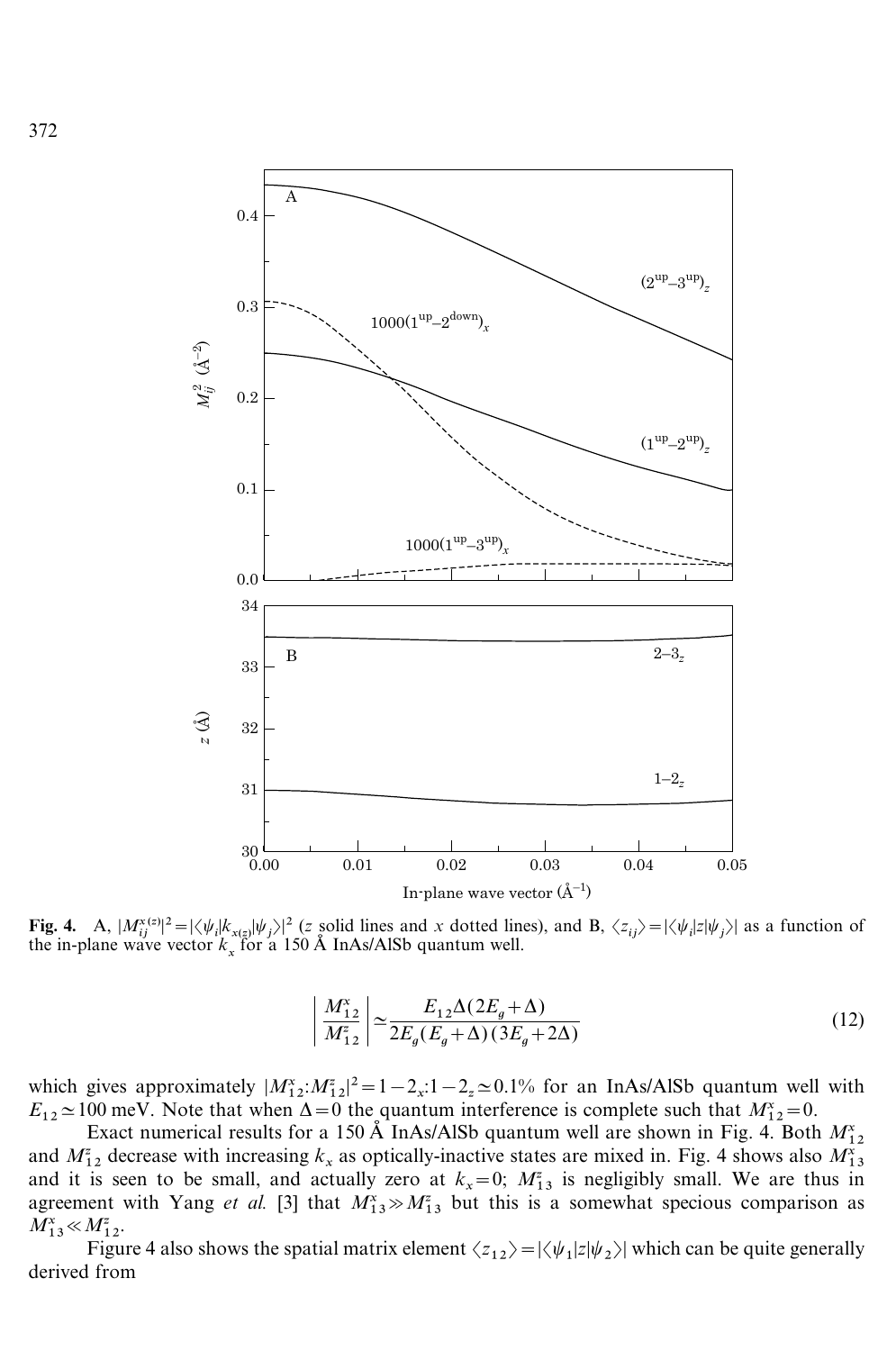373

$$
\langle z_{12} \rangle = \frac{\hbar^2}{m_o} \frac{|M_{12}^z|}{E_{12}}
$$
 (13)

We find that  $\langle z_{12} \rangle$  is essentially independent of  $k_x$  despite the radical change in the wave function we find that  $\langle 2_{12} \rangle$  is essentially independent of  $\kappa_x$  despite the radical change in the wave runction<br>admixture which occurs as  $k_x$  is increased. Furthermore, the absolute value (31.0 Å) is very close to that which is obtained from the naive one-band model  $(33.2 \text{ Å})$ . These values are in agreement with the measured values, but again we note that the agreement is better if we assume that the wave function goes to zero at the interfaces  $(\langle z_{12} \rangle = 28.8 \text{ Å})$ .

 $\frac{1}{2}$  We have not detected any intersubband absorption in parallel excitation experimentally, in accordance with the reasoning above. Experimentally, the conclusion is that  $1-2_x:1-2_z<1\%$ . Also, we have not detected  $1-3$  in either polarization as expected. Verification that the excitation observed in Fig. 1 comes from *z* polarization was made by measuring the absorption strength against angle; the results, shown in the inset, can be seen to follow the characteristic  $\cos^2\theta/\sin\theta$  dependence [21] ( $\theta$  is the angle to the normal of the light in the sample). Although these results on parallel excitation are perhaps not at all surprising, other systems based on InGaAs [6–8] and GaAs [9] have apparently given reasonably strong optical activity in parallel excitation. These results are particularly surprising as judged from our own theory in that the  $1-2_x:1-2_z$  ratio decreases rapidly with increasing band gap. One possible explanation for the results is that scattering, either from surface roughness or even from the edges of a mesa, scrambles the polarization such that there is a significant polarization along *z*.

# 5. Conclusions

The intersubband resonance in highly doped InAs/AlSb quantum wells has been shown to be strongly influenced by collective effects simply from the linewidth. From calculations in the RPA the linewidth reflects the broadening of the levels and not the broadening implied by nonparabolicity in the band dispersion.

The role of nonparabolicity on other aspects of intersubband resonance has also been investigated. The energy is reduced but the matrix element  $\langle z_{12} \rangle$  is largely unaffected by nonparabolicity. Although the  $1-2$  transition with parallel excitation is not rigorously forbidden, we find that the oscillator strength is small  $\left(\langle1\% \rangle\right)$  compared to perpendicular excitation. The general conclusion then is that the selection rules and matrix elements from a naive one-band approach are actually remarkably accurate.

*Acknowledgements—*The work in Munich was sponsored by the Volkswagen Stiftung. The Santa Barbara group would like to acknowledge support from the Office of Naval Research, QUEST and the NSF Science and Technology Center for Quantized Electronic structures (grant DMR 91-20007). R.J.W. would like to thank both the Alexander von Humboldt Stiftung and the EEC for financial support.

#### References

- [1] T. Ando, A. B. Fowler and F. Stern, Rev. Mod. Phys. 54, 437 (1982).
- [2] W. L. Bloss, J. Appl. Phys. 66, 3639 (1989).
- [3] R. Q. Yang, J. M. Xu and M. Sweeny, Phys. Rev. B 50, 7474 (1994).
- [4] A. Shik, in *Intersubband transitions in quantum wells*, eds E. Rosencher *et al.*, Plenum Press, New York: p. 319 (1992).
- [5] L. H. Peng and C. G. Fonstad, J. Appl. Phys. 77, 747 (1995).
- [6] L. H. Peng and C. G. Fonstad, Appl. Phys. Lett. 62, 3342 (1993).
- [7] L. H. Peng, J. H. Smet, T. P. E. Broekaert and C. G. Fonstad, Appl. Phys. Lett. 61, 2078 (1992).